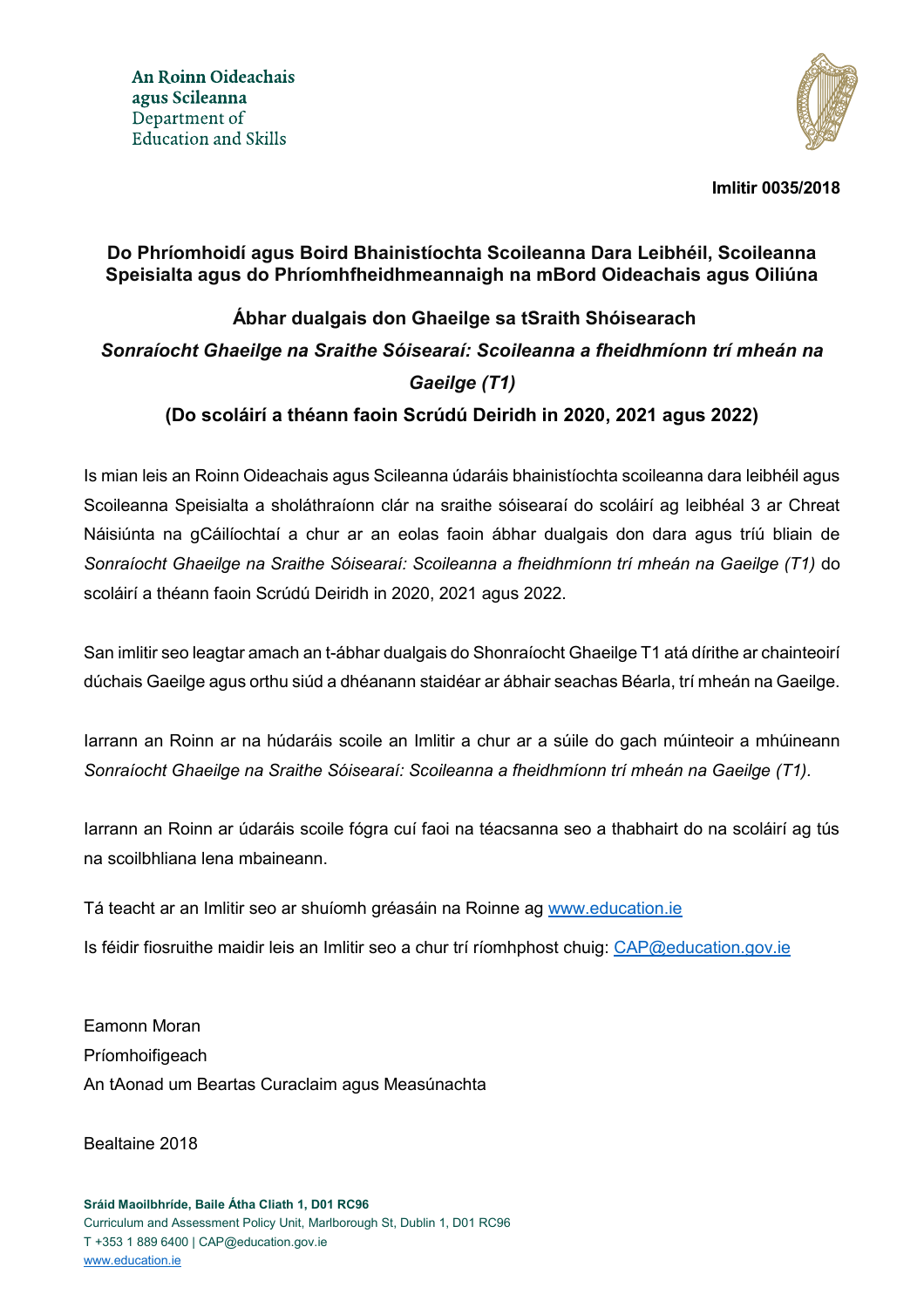#### **Ról na litríochta i ndáil le foghlaim, teagasc agus measúnú na Gaeilge sa tSraith Shóisearach**

Is rud tábhachtach do scoláirí é iniúchadh a dhéanamh ar théacsanna liteartha agus mar sin is gné lárnach é dá n-aistear i bhfoghlaim na Gaeilge sa tSraith Shóisearach. Ba chóir forbairt scileanna teanga agus iniúchadh téacsanna liteartha a chomhtháthú sa seomra ranga chun tacú le forbairt

- teanga agus litearthachta
- scileanna criticiúla agus cruthaitheacha
- tuiscintí cultúrtha
- forás pearsanta.

#### **Roghnú na dtéacsanna**

Agus é/í ag tógáil ar an taithí ar iniúchadh a dhéanamh ar théacsanna liteartha sa chéad bhliain, roghnóidh an scoláire téacsanna ón liosta de roghanna thíos i gcaitheamh na dara agus an tríú bliain i gcomhpháirt leis an múinteoir.

Ní mór **GAN** aon téacs a ndearnadh iniúchadh air sa chéad bhliain a bheith i measc na dtéacsanna a roghnaítear.

San áireamh sa liosta a roghnaítear beidh, ar a laghad:

- **dhá** úrscéal
- **aon** dráma (iomlán) amháin
- **deich** ndán/n-amhrán
- roinnt gearrscéalta (**dhá** ghearrscéal **ar a laghad**)
- roinnt gearrscannán (**dhá** ghearrscannán **ar a laghad).**

Chomh maith leis sin, déanfaidh an scoláire ionramháil ar **chúig** phíosa de litríocht bhéil/áitiúil thar tréimhse na dara agus an tríú bliain. Beidh saoirse ag an múinteoir agus ag an scoláire ag an leibhéal áitiúil téacsanna béil/áitiúla a roghnú mar is cuí dá gcomhthéacs, a gcuid riachtanas agus a gcuid suimeanna féin.

#### **An litríocht agus an measúnú**

Moltar do scoileanna dul i gcomhairle le *Sonraíocht Ghaeilge na Sraithe Sóisearaí: Scoileanna a fheidhmíonn trí mheán na Gaeilge (T1)* chun mionsonraí a fháil maidir le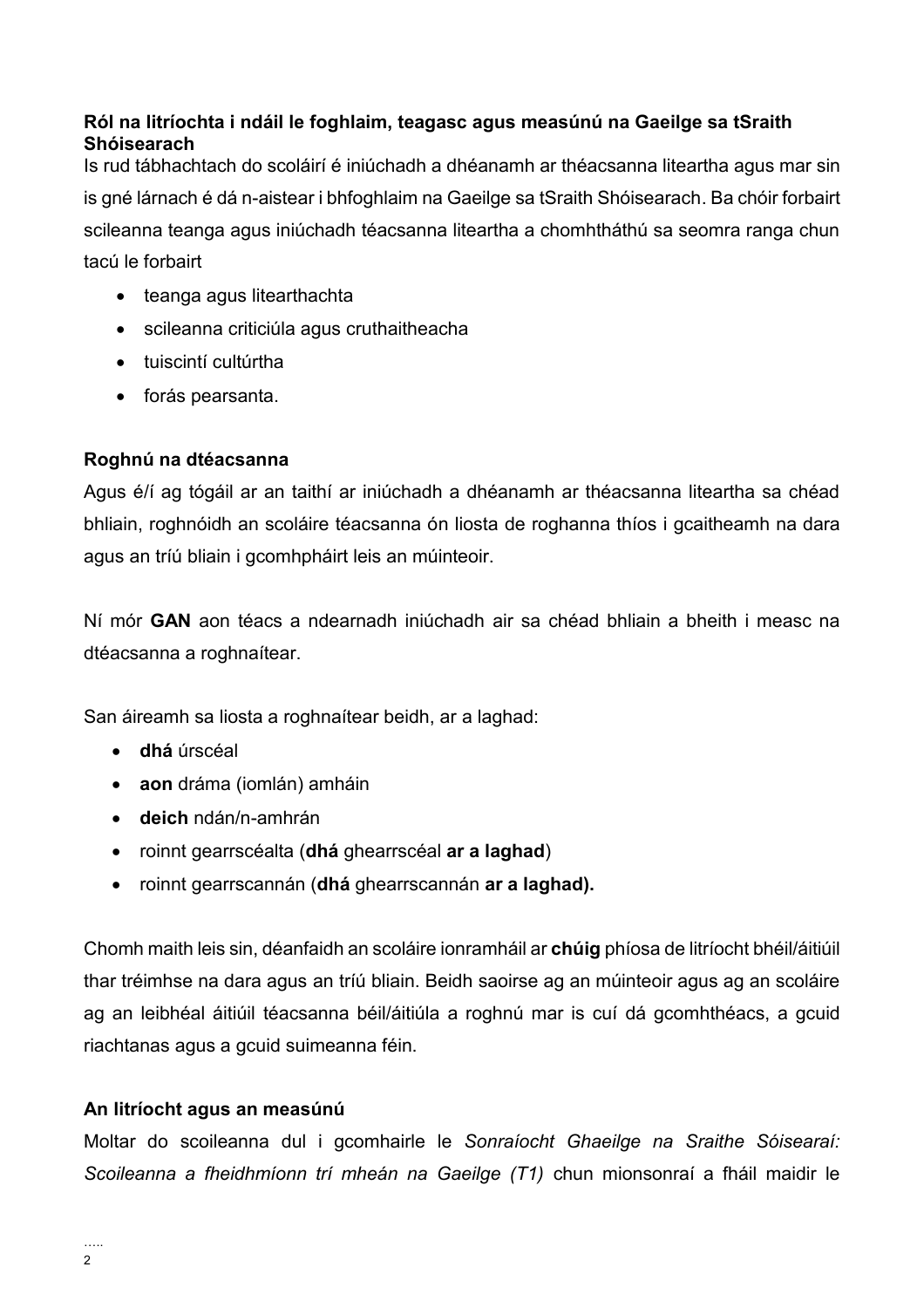socrúcháin an mheasúnaithe don nGaeilge sa tSraith Shóisearach agus an ról atá ag téacsanna liteartha sna measúnuithe seo. Is féidir an tSonraíocht a íoslódáil ó [www.curriculumonline.ie](http://www.curriculumonline.ie/) nó ón [nasc](https://curriculumonline.ie/getmedia/394a74f1-ba27-4572-9f1b-93696859fc03/JC-GAE-T1_sonraiocht-deiridh.pdf) seo. Is féidir comhairle a fháil leis, ó An tSraith Shóisearach do Mhúinteoirí [\(www.jct.ie](http://www.jct.ie/) nó [info@jct.ie\)](mailto:info@jct.ie).

Tugtar forbhreathnú ar ról na litríochta sa mheasúnú ar fhoghlaim na scoláirí sa Ghaeilge sa tSraith Shóisearach anseo thíos.

#### *Measúnú Rangbhunaithe 1: Punann Teanga*

 Ba cheart do scoláirí leas a bhaint as **téacs liteartha** nó as **téacsanna ón liosta litríochta** don dara agus/nó tríú bliain mar spreagadh do **cheann amháin ar a laghad**  de na píosaí punainne a roghnaítear.

#### *Measúnú Rangbhunaithe 2: Tasc Cumarsáideach*

 **Is féidir** le scoláirí foinsí ón **litríocht áitiúil nó ón liosta de théacsanna litríochta** don dara agus/nó tríú bliain a úsáid mar spreagadh do thopaic/shaincheist don tasc seo**.** 

#### *Nóta: Is ag leibhéal comónta atá gach Measúnú Rangbhunaithe.*

#### *Tasc Measúnaithe*

- Tabharfaidh na scoláirí faoi Thasc Measúnaithe nuair a bheidh na Measúnuithe Rangbhunaithe curtha i gcrích acu.
- Déanfar an Tasc Measúnaithe a chur i gcrích tar éis an dara Measúnú Rangbhunaithe agus beidh baint ag an tasc leis na torthaí foghlama don dara Measúnú Rangbhunaithe.
- Marcálann Coimisiún na Scrúduithe Stáit an Tasc Measúnaithe.

#### *An Scrúdú Deiridh*

- Socróidh Coimisiún na Scrúduithe Stáit an Scrúdú Deiridh ag dhá leibhéal: Ardleibhéal agus Gnáthleibhéal.
- Reáchtálfar an scrúdú ag deireadh an tríú bliain.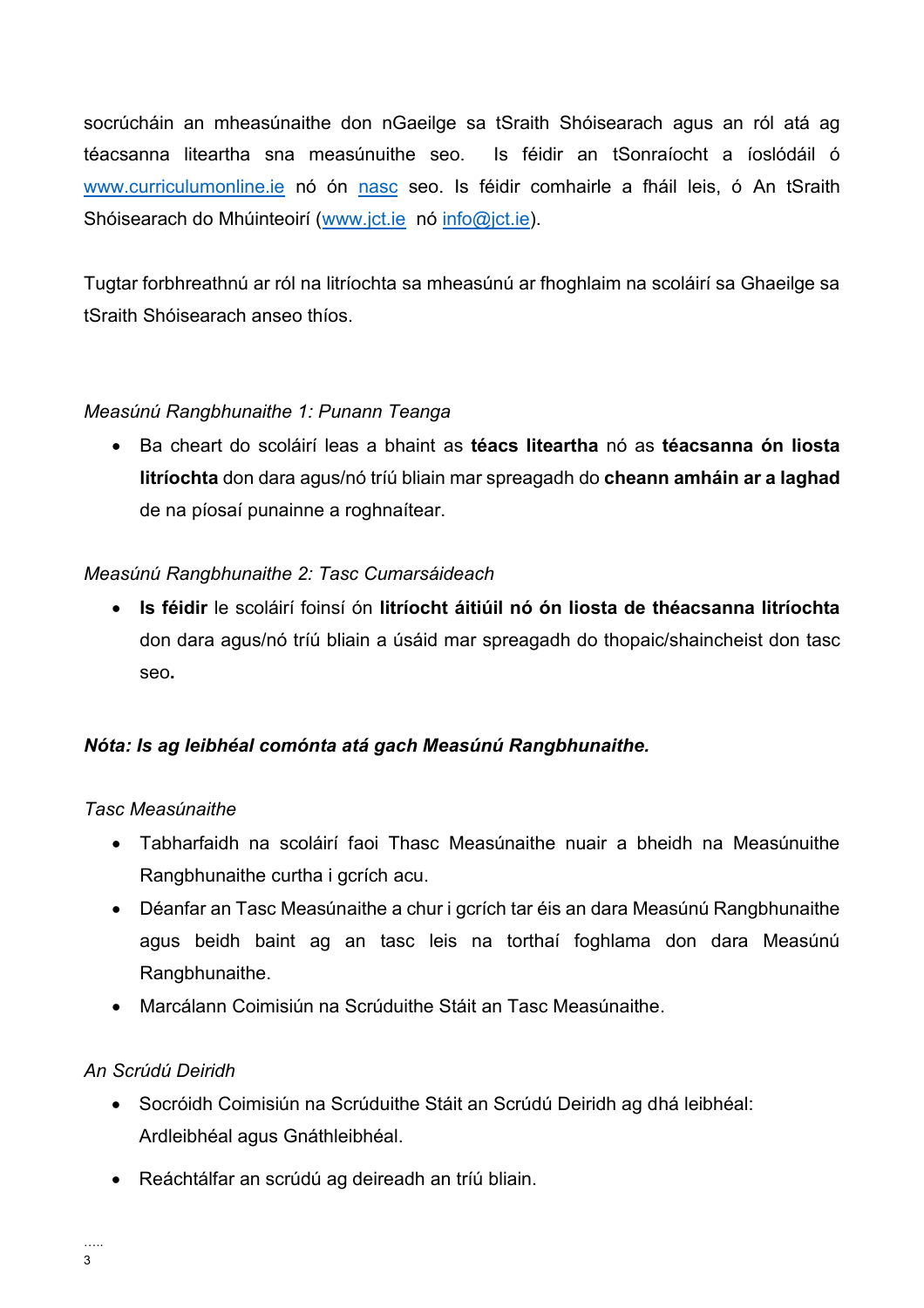- Scrúdú dhá uair an chloig a bheidh le déanamh. Iarrfar ar an scoláire a c(h)umais teanga a thaispeáint i dtascanna éagsúla teanga agus liteartha ina n-éilítear cumarsáid phearsanta idirghníomhach.
- I gcás **an Ardleibhéil agus an Ghnáthleibhéil**, déanfar measúnú ar **fhreagairt phearsanta/chumarsáideach** an scoláire **ar théacsanna litríochta.**

Chun tuilleadh eolais a fháil, téigh i gcomhairle le *Sonraíocht Ghaeilge na Sraithe Sóisearaí: Scoileanna a fheidhmíonn trí mheán na Gaeilge (T1).* Is féidir an t*Sonraíocht* a íoslódáil ó [www.curriculumonline.ie](http://www.curriculumonline.ie/) nó ón [nasc](https://curriculumonline.ie/getmedia/394a74f1-ba27-4572-9f1b-93696859fc03/JC-GAE-T1_sonraiocht-deiridh.pdf) seo.

| Úrscéalta T1                |                    |                     |               |  |  |
|-----------------------------|--------------------|---------------------|---------------|--|--|
| <b>Teideal</b>              | Údar               | <b>Foilsitheoir</b> | <b>Bliain</b> |  |  |
| Gealach                     | Seán Mac Mathúna   | Leabhar Breac       | 2012          |  |  |
| <b>Tromluí</b>              | Áine Ní Ghlinn     | Cois Life           | 2009          |  |  |
| Gluaiseacht                 | <b>Alan Titley</b> | An Gúm              | 2009          |  |  |
|                             |                    | Coiscéim            | 2004          |  |  |
| An Túr Solais               | Ríona Nic Congáil  |                     | 2007          |  |  |
| <b>Doras Fuinneog Scuab</b> | Seán Mac Mathúna   | Leabhar Breac       | 2015          |  |  |
| LabhairAmach.com            | Áine Uí Fhoghlú    | Cló Iar-Chonnacht   | 2017          |  |  |
| Réics Carló ar Oileán       | Cathal Ó Sandair   | An Gúm              | 1984          |  |  |
| Mhanann                     |                    |                     | 2012          |  |  |
| Bithiúnaigh                 | Peadar Ó Cualáin   | Leabhar Breac       | 2012          |  |  |
| An Taistealaí               |                    |                     | 1990          |  |  |
|                             | Ré Ó Laighléis     | Cló Mhaigh Eo       | 1998          |  |  |

### **Liosta Téacsanna Dualgais**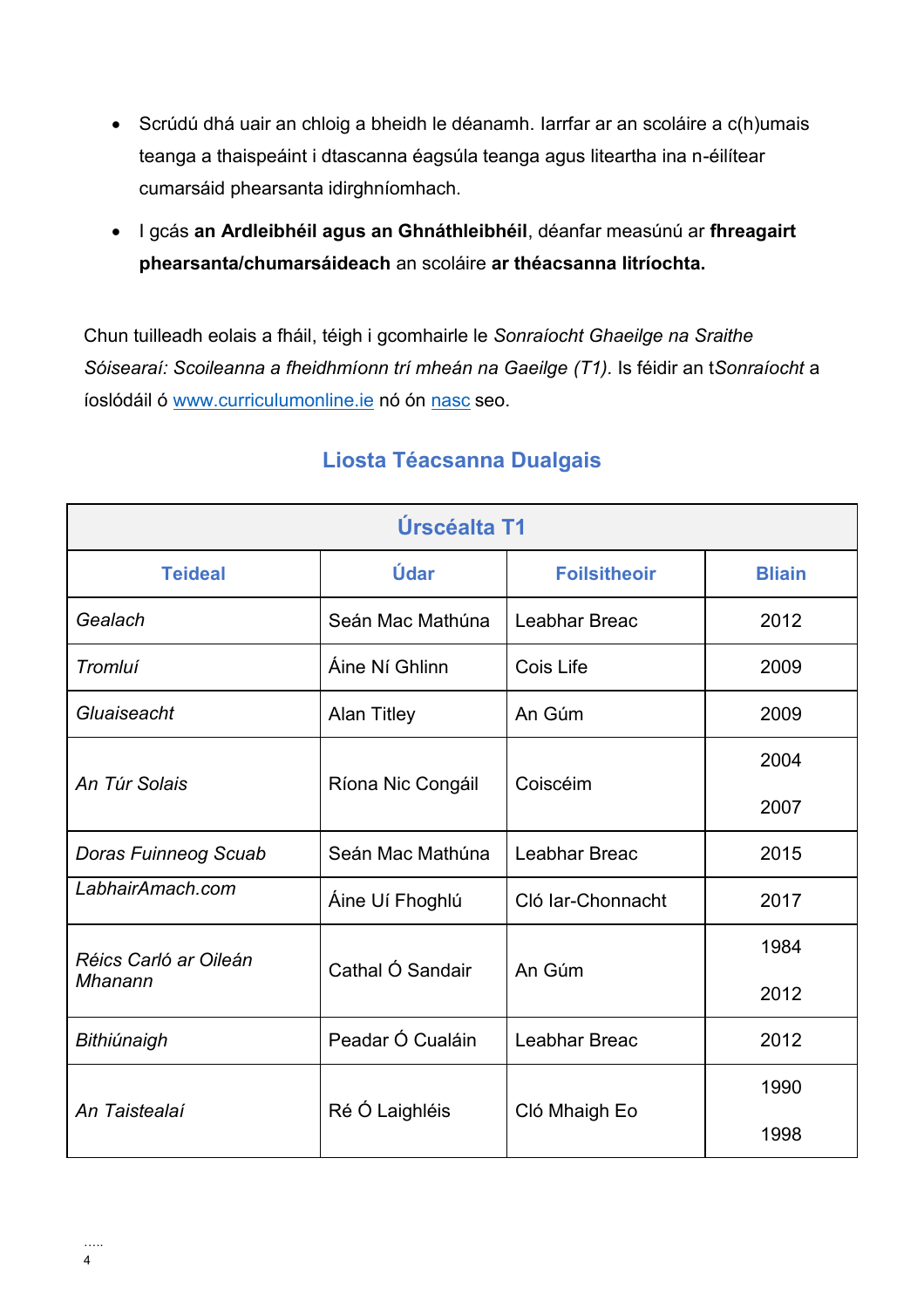| An Uaigh                          | Laoise Ní Chléirigh              | <b>Leabhair COMHAR</b> |      |
|-----------------------------------|----------------------------------|------------------------|------|
| Sárú                              | Anna Heussaff                    | Cló Iar-Chonnacht      | 2017 |
| Dialann Chaoimhe                  | Muireann Ní<br><b>Bhrolcháin</b> | Cló Iar-Chonnacht      | 1994 |
| An Mianadóir                      | Jackie Mac<br>Donncha            | Cló Iar-Chonnacht      | 2015 |
| Taibhsí an Locha                  | Antain Mac<br>Lochlainn          | Cló Iar-Chonnacht      | 2009 |
| Comhcheilg Pháirc an<br>Chrócaigh | Diarmaid Ó<br>Ceallaigh          | Coiscéim               | 2013 |
| Lasair na Gréine                  | Claire Lyons                     | Coiscéim               | 2006 |

| <b>Gearrscéalta T1</b>            |                               |                                        |                     |               |  |
|-----------------------------------|-------------------------------|----------------------------------------|---------------------|---------------|--|
| <b>Teideal</b>                    | Údar                          | <b>Cnuasach /</b><br><b>Bailiúchán</b> | <b>Foilsitheoir</b> | <b>Bliain</b> |  |
| <b>Quick Pick</b>                 | Orna Ní<br>Choileáin          | Sciorrann an tAm                       | Cois Life           | 2014          |  |
| Na                                | Ré Ó                          | Punk agus Scéalta Eile                 | Cló Mhaigh Eo       | 1998          |  |
| <b>Bradmharcaigh</b>              | Laighléis                     |                                        |                     | 2004          |  |
| Eoghainín na<br>nÉan              | Pádraig Mac<br>Piarais        | Gearrscéalta an Chéid                  | Cló Iar-Chonnacht   | 2000          |  |
| Íosagán                           | Pádraig Mac<br><b>Piarais</b> | Ó Pheann an<br>Phiarsaigh              | Cló Iar-Chonnacht   | 2016          |  |
| An Eochair                        | Jackie Mac<br>Donncha         | Bróga Johnny Thomáis                   | Cló Iar-Chonnacht   | 2012          |  |
| Saineolaí<br>Teicneolaí           | Orna Ní<br>Choileáin          | Canary Wharf agus<br>Scéalta Eile      | Cois Life           | 2009          |  |
| Claonfhéachaint                   | Ré Ó<br>Laighléis             | Goimh agus Scéalta<br>Eile             | <b>MÓINÍN</b>       | 2004          |  |
| An Sceach                         | Alex Hijmans                  | Idir Dhá Thír                          | Cois Life           | 2017          |  |
| Ag Cúinne M St.<br>agus Wisconsin | Alex Hijmans                  | Idir Dhá Thír                          | Cois Life           | 2017          |  |
| Goimh                             | Ré Ó<br>Laighléis             | Goimh agus scéalta<br>eile             | <b>MÓINÍN</b>       | 2004          |  |
| An Cluiche Mór                    | Ógie Ó<br>Céilleachair        | Katfish agus Scéalta<br>Eile           | Cló Iar-Chonnacht   | 2017          |  |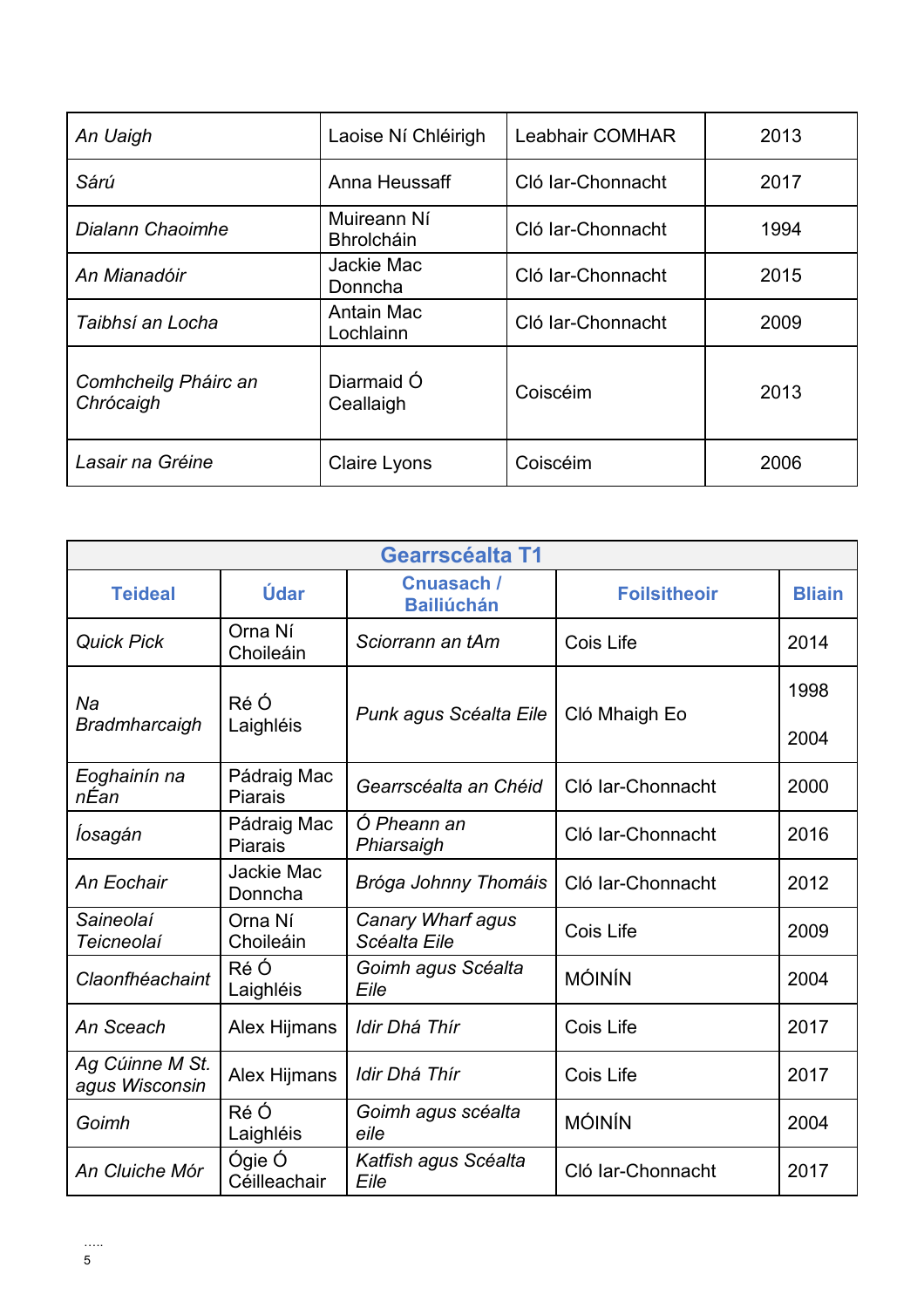| An Tube             | Ógie Ó<br>Céilleachair | Katfish agus Scéalta<br>Eile                                     | Cló Iar-Chonnacht | 2017         |
|---------------------|------------------------|------------------------------------------------------------------|-------------------|--------------|
| M'Asal Beag<br>Dubh | Pádraic Ó<br>Conaire   | Pádraic Ó Conaire:<br>Rogha Scéalta (eag.<br>Diarmuid de Faoite) | Cló Iar-Chonnacht | 2008         |
| Clann Uisnigh       | Séamus Ó<br>Searcaigh  | Laochas                                                          | An Gúm            | 1945<br>2009 |
| Bodach an           | Séamus Ó               |                                                                  |                   | 1945         |
| Chóta Lachtna       | Searcaigh              | Laochas                                                          | An Gúm            | 2009         |

| <b>Filíocht T1</b>         |                                 |                                               |                      |               |  |
|----------------------------|---------------------------------|-----------------------------------------------|----------------------|---------------|--|
| <b>Teideal</b>             | <b>File</b>                     | Cnuasach / Ar fáil ag                         | <b>Foilsitheoir</b>  | <b>Bliain</b> |  |
| Jeaic ar Scoil             | Dairena Ní<br>Chinnéide         | Máthair an Fhiaigh                            | Cló Iar-Chonnacht    | 2008          |  |
| Cad é                      | Liam Ó Muirthile                | <b>Walking Time</b>                           | Cló Iar-Chonnacht    | 1999          |  |
| Filleadh ar an<br>gCathair | Ailbhe Ní<br>Ghearbhuigh        | <b>The Coast Road</b>                         | <b>Gallery Books</b> | 2016          |  |
| An Foclóirí                | Colm Breathnach                 | An Fear Marbh                                 | Coiscéim             | 1998          |  |
|                            | Caitlín Maude                   | Caitlín Maude: Dánta,<br>drámaíocht agus prós | Coiscéim             | 2005          |  |
| Treall                     |                                 |                                               |                      | 2008          |  |
| Athair                     | Nuala Ní<br><b>Dhomhnaill</b>   | An Dealg Droighin                             | <b>Mercier Press</b> | 1981          |  |
| Ceist na<br>Teangan        | Nuala Ní<br><b>Dhomhnaill</b>   | <b>Pharaoh's Daughter</b>                     | <b>Gallery Press</b> | 1990          |  |
| Ted                        | Joe Steve Ó<br><b>Neachtain</b> | De Dhroim Leice                               | Cló Iar-Chonnacht    | 1990          |  |
| Gaiscíoch an<br>Chamáin    | Micheál Ó<br>Conghaile          | Comhrá Caillí                                 | Cló Iar-Chonnacht    | 1987          |  |
| Aongus                     | Johnny Chóil<br>Mhaidhc         | <b>Buille Faoi Thuairim</b><br>Gabha          | Cló Iar-Chonnacht    | 1987          |  |
|                            |                                 | Caitlín Maude: Dánta,                         |                      | 2005          |  |
| Rún                        | Caitlín Maude                   | drámaíocht agus prós                          | Coiscéim             | 2008          |  |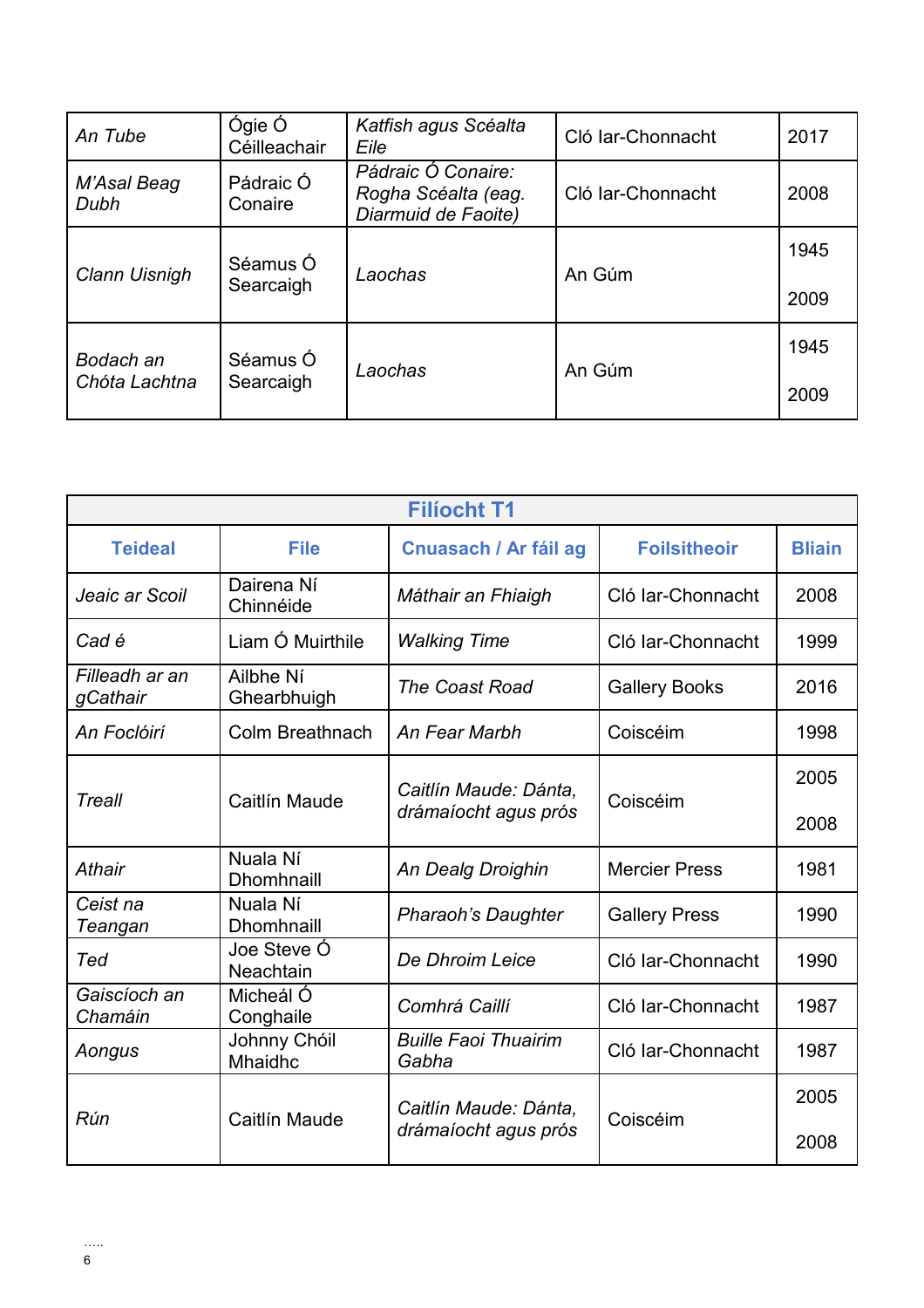| Sámhchodladh                | Colm Breathnach          | An Fear Marbh                | Coiscéim          | 1998 |
|-----------------------------|--------------------------|------------------------------|-------------------|------|
| An Grá                      | Colm Breathnach          | Croí agus Carraig            | Coiscéim          | 1995 |
| Piseoga                     | Louis de Paor            | Ag Greadadh Bás sa<br>Reilig | Cló Iar-Chonnacht | 2005 |
| Deireadh<br>Cóisire         | Gearóid Mac<br>Lochlainn | Na Scéalaithe                | Coiscéim          | 1999 |
| Ceithre Ráithe<br>na Bliana | Pádraig Mac<br>Suibhne   | Solas Uaigneach              | An Sagart         | 1992 |

| <b>Gearrscannáin T1</b>        |                              |                               |                                                    |                                                                                                        |
|--------------------------------|------------------------------|-------------------------------|----------------------------------------------------|--------------------------------------------------------------------------------------------------------|
| <b>Teideal</b>                 | <b>Stiúrthóir</b>            | <b>Scríbhneoir</b>            | Léiritheoirí /<br><b>Comhlacht</b>                 | Ar fáil ag                                                                                             |
| Rúbaí<br>(2015)                | Louise Ní<br>Fhiannachta     | <b>Antoin Beag</b><br>Ó Colla | Gemma O'<br>Shaughnessy/<br>Magamedia              | https://www.tg4.ie/ga/player/boxset<br>/?st=Rúbaí                                                      |
| Síle (2013)                    | Cathal Ó<br>Cuaig            | Séamus<br>Moran               | Ciarán Ó<br>Cofaigh/<br>Síol Scéal                 | https://www.tg4.ie/ga/player/baile/?<br>pid=5728828053001&teideal=Síle<br>&series=Scéal 1&dlft=3618    |
| Filleann an<br>Feall<br>(2000) | Frankie<br><b>McCafferty</b> | Don<br>Wycherley              | Ann Brehony/<br>Bord Scannán<br>na<br>hÉireann/TG4 | Gearrscannáin DVD                                                                                      |
| An Díog is<br>Faide<br>(2004)  | <b>Hugh Farley</b>           | <b>Hugh Farley</b>            | Karen<br>Edmonds/<br>Espresso<br>Films             | https://www.irishfilmboard.ie/direct<br>ory/view/7799/an-d%C3%ADog-is-<br>faide                        |
| An Buille<br>(2010)            | Marion Ní<br>Loinsigh        | Tristan<br>Rosenstock         | Deirdre Ní<br>Fhlatharta/<br>Síol Scéal            | https://www.tg4.ie/ga/player/baile/?<br>pid=5721623657001&teideal=An<br>Buille&series=Údar&dlft=10493  |
| Fluent<br>Dysphasia<br>(2004)  | Daniel<br>O'Hara             | Daniel<br>O'Hara              | Gráinne<br>O'Carroll/<br>Dough<br>Productions      | https://www.irishfilmboard.ie/direct<br>ory/view/7942/fluent-dysphasia                                 |
| Аn<br>Seabhac<br>(2010)        | <b>Trevor Laffey</b>         | <b>Paul Mercier</b>           | Deirdre Ní<br>Fhlatharta/<br>Síol Scéil            | https://www.tg4.ie/ga/player/baile/?<br>pid=5721622201001&teideal=An<br>Seabhac&series=Údar&dlft=10522 |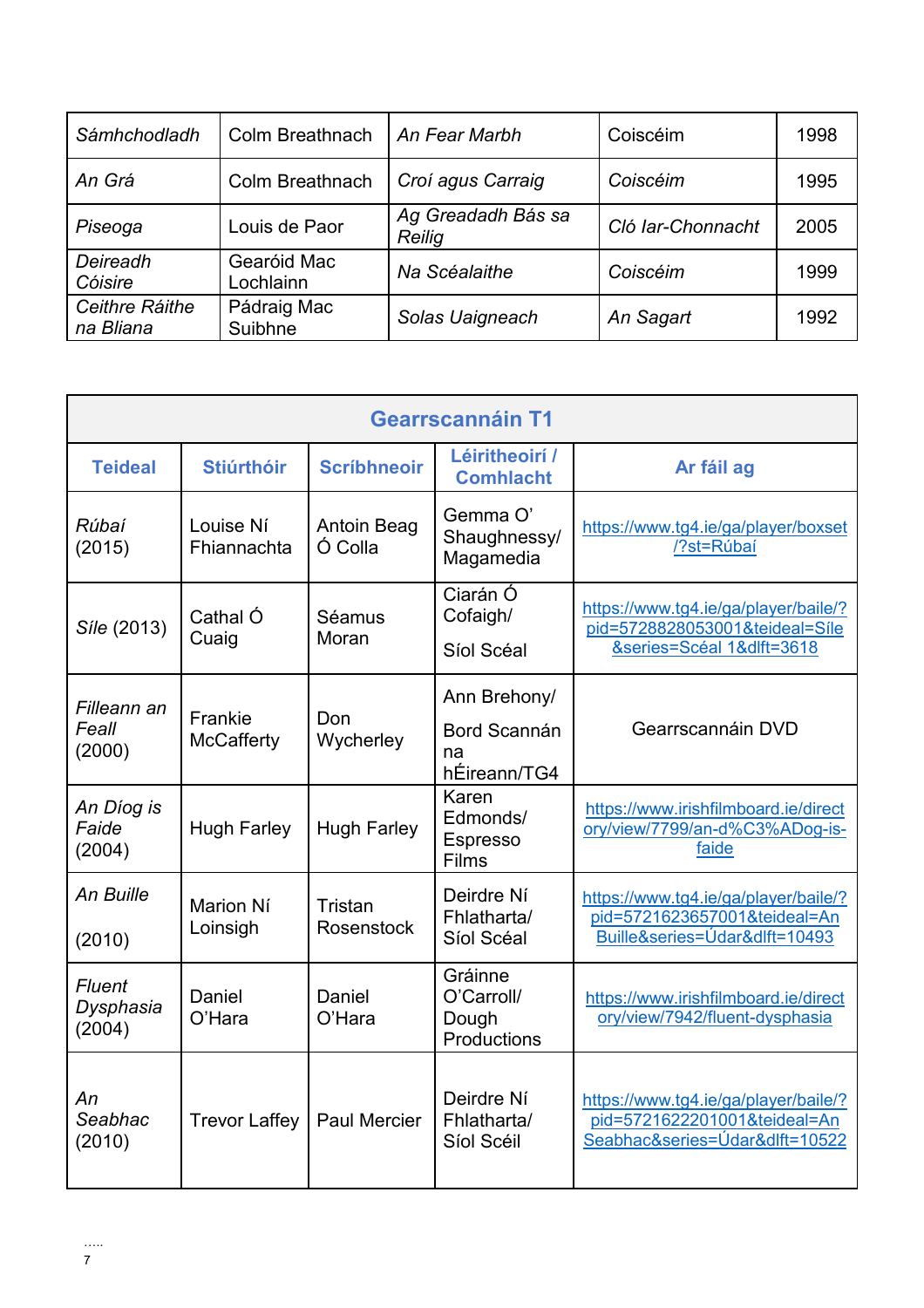| Sínte<br>(2014)              | Tom Sullivan       | <b>Tom Sullivan</b><br>& Feidlim<br>Cannon | Ciarán Ó<br>Cofaigh/<br>Síol Scéal  | https://www.tg4.ie/ga/player/baile/?<br>pid=5728906752001&teideal=Sínt<br>e&series=Scéal 2&dlft=3617 |
|------------------------------|--------------------|--------------------------------------------|-------------------------------------|------------------------------------------------------------------------------------------------------|
| Fiorghael<br>(2005)          | Macdara<br>Vallely | Macdara<br>Vallely                         | Tamara<br>Anghie/Zanzib<br>ar Films | https://www.irishfilmboard.ie/direct<br>ory/view/7732/na-fíorghae                                    |
| Turas<br>Téarnaimh<br>(1954) | Gerard<br>Healy    | N/bh                                       | Bord Scannán<br>na hÉireann         | Seoda (DVD<br>(Gearrscannán dubh agus bán)                                                           |

| <b>Amhráin T1</b>      |                                                          |  |  |
|------------------------|----------------------------------------------------------|--|--|
| <b>Teideal</b>         | <b>Scríbhneoir</b>                                       |  |  |
| An Bóthar              | Mark Ó Loinsigh (bunaithe ar dhán le Seán O<br>Riordáin) |  |  |
| An Drúcht Geal Ceo     | Séamas Ó Grianna (a d'aistrigh)                          |  |  |
| Beir mo Dhúthracht     | Pádraig Ó Siochfhradha                                   |  |  |
| Bí Ann/Leanfaidh mé    | Kila                                                     |  |  |
| Ceap do Shuaimhneas    | IMLÉ                                                     |  |  |
| An Poc ar Buile        | Traidisiúnta                                             |  |  |
| Cúnla                  | Traidisiúnta                                             |  |  |
| Aililiú na Gamhna      | Traidisiúnta                                             |  |  |
| Mise Éire              | Pádraig Mac Piarais (liricí) Patrick Cassidy<br>(ceol)   |  |  |
| An Saol Rúnda          | Oisín Mac                                                |  |  |
| Deireadh na seachtaine | Na Fíréin                                                |  |  |
| Amhrán Chuigéil        | John Beag Ó Flatharta                                    |  |  |